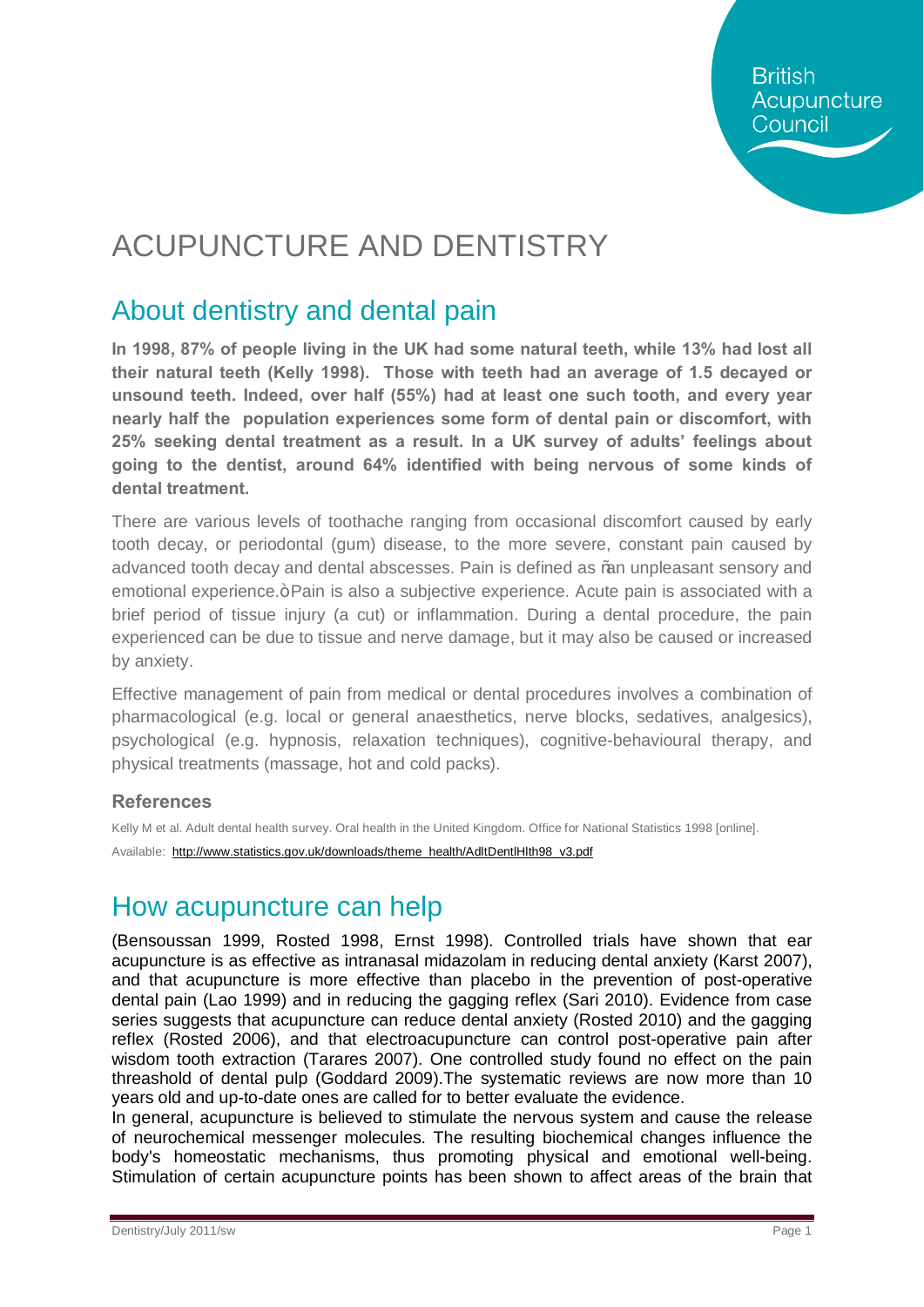are known to reduce sensitivity to pain and stress, as well as promoting relaxation and deactivating the **-analyticalgbrain**, which is responsible for anxiety (Wu 1999).

Acupuncture may help relieve dental pain by:

- · stimulating nerves located in muscles and other tissues, which leads to release of endorphins and other neurohumoral factors (e.g. neuropeptide Y, serotonin), and changes the processing of pain in the brain and spinal cord (Pomeranz 1987, Han 2004, Zhao 2008, Zhou 2008, Lee 2009, Cheng 2009);
- reducing the cardiovascular reflex elicited by toothache, which is associated with the adrenergic system (Jung 2006);
- increasing the release of adenosine, which has antinociceptive properties (Goldman 2010);
- · modulating the limbic-paralimbic-neocortical network (Hui 2009);
- · reducing inflammation, by promoting release of vascular and immunomodulatory factors (Kavoussi 2007, Zijlstra 2003);
- increasing local microcirculation (Komori 2009), which aids dispersal of swelling.

#### About traditional acupuncture

Acupuncture is a tried and tested system of traditional medicine, which has been used in China and other eastern cultures for thousands of years to restore, promote and maintain good health. Its benefits are now widely acknowledged all over the world and in the past decade traditional acupuncture has begun to feature more prominently in mainstream healthcare in the UK. In conjunction with needling, the practitioner may use techniques such as moxibustion, cupping, massage or electro-acupuncture. They may also suggest dietary or lifestyle changes.

Traditional acupuncture takes a holistic approach to health and regards illness as a sign that the body is out of balance. The exact pattern and degree of imbalance is unique to each individual. The traditional acupuncturists skill lies in identifying the precise nature of the underlying disharmony and selecting the most effective treatment. The choice of acupuncture points will be specific to each patient is needs. Traditional acupuncture can also be used as a preventive measure to strengthen the constitution and promote general wellbeing.

An increasing weight of evidence from Western scientific research (see overleaf) is demonstrating the effectiveness of acupuncture for treating a wide variety of conditions. From a biomedical viewpoint, acupuncture is believed to stimulate the nervous system, influencing the production of the body open communication substances - hormones and neurotransmitters. The resulting biochemical changes activate the body's self-regulating homeostatic systems, stimulating its natural healing abilities and promoting physical and emotional well-being.

#### About the British Acupuncture Council

With over 3000 members, the British Acupuncture Council (BAcC) is the UK<sup>®</sup> largest professional body for traditional acupuncturists. Membership of the BAcC guarantees excellence in training, safe practice and professional conduct. To find a qualified traditional acupuncturist, contact the BAcC on 020 8735 0400 or visit [www.acupuncture.org.uk](http://www.acupuncture.org.uk/)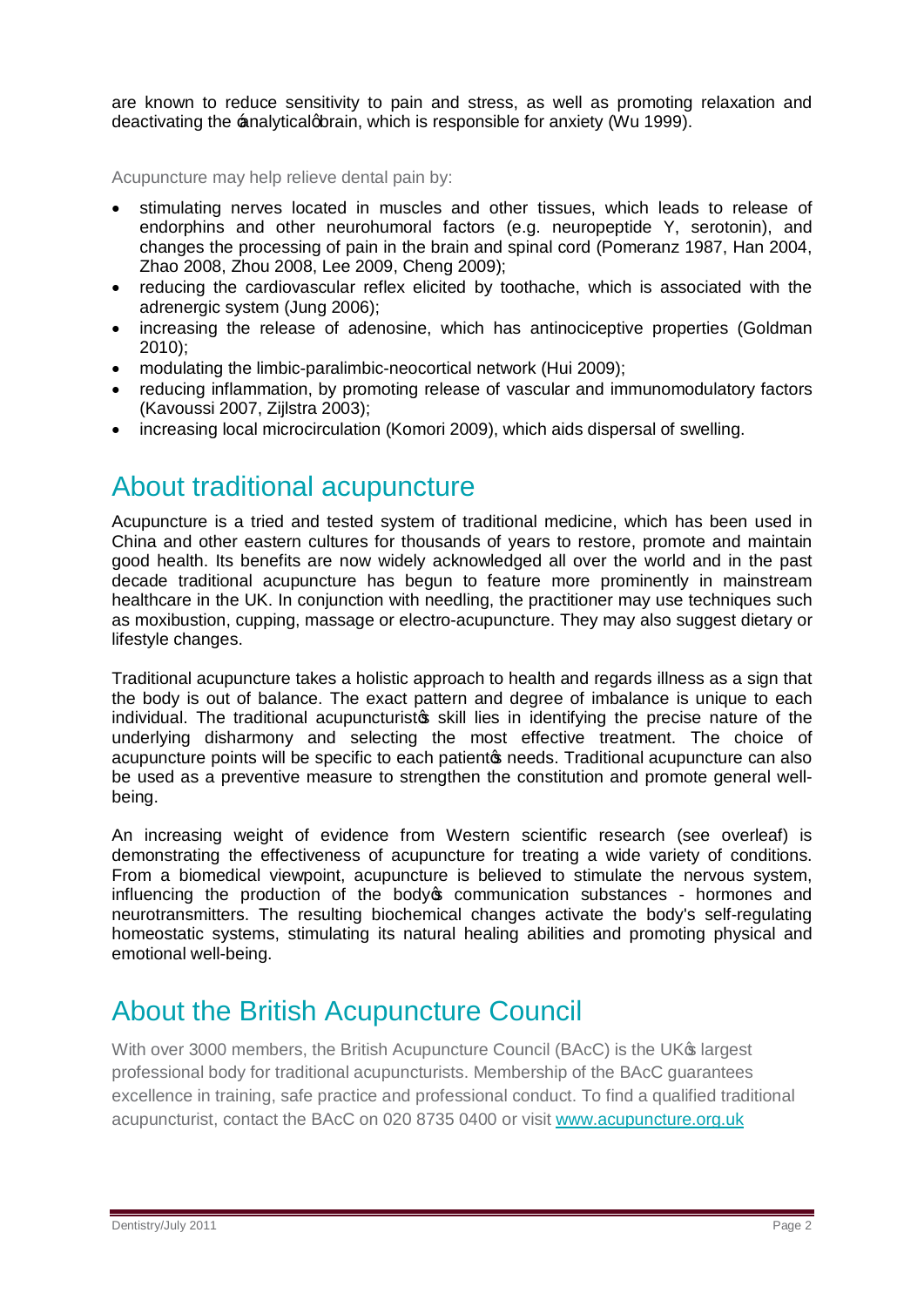## ACUPUNCTURE AND DENTISTRY

### The evidence

| <b>Research</b>                                                                                                                                                                                      | <b>Conclusion</b>                                                                                                                                                                                                                                                                                                                                                                                                                                                                                                                                                                                                                                                                                                                                                                                                                                                                                                                                                                                                                                                                                                                                                                                                                                 |
|------------------------------------------------------------------------------------------------------------------------------------------------------------------------------------------------------|---------------------------------------------------------------------------------------------------------------------------------------------------------------------------------------------------------------------------------------------------------------------------------------------------------------------------------------------------------------------------------------------------------------------------------------------------------------------------------------------------------------------------------------------------------------------------------------------------------------------------------------------------------------------------------------------------------------------------------------------------------------------------------------------------------------------------------------------------------------------------------------------------------------------------------------------------------------------------------------------------------------------------------------------------------------------------------------------------------------------------------------------------------------------------------------------------------------------------------------------------|
| <b>Systematic reviews (SRs)</b>                                                                                                                                                                      |                                                                                                                                                                                                                                                                                                                                                                                                                                                                                                                                                                                                                                                                                                                                                                                                                                                                                                                                                                                                                                                                                                                                                                                                                                                   |
| Bensoussan A. Systematic review of<br>acupuncture in dental pain. Focus on<br>Alternative and Complementary<br>Therapies 1999; 4: 15-6.                                                              | A systematic review that looked at the effectiveness of acupuncture in<br>dental pain and involved 16 controlled clinical trials. Most of these trials<br>implied that acupuncture was effective in dental analgesia. However,<br>there was considerable variation in methodological quality, and non-<br>randomisation, insufficient control for placebo effects and small sample<br>sizes were common shortcomings. The reviewers concluded that<br>acupuncture can alleviate dental pain.                                                                                                                                                                                                                                                                                                                                                                                                                                                                                                                                                                                                                                                                                                                                                      |
| Rosted P. The use of acupuncture in<br>dentistry: a systematic review.<br>Acupuncture in Medicine 1998; 16: 43-8.                                                                                    | A systematic review that assessed the effectiveness of acupuncture in<br>dentistry involving 15 randomised controlled trials. Eleven of the trials<br>were significantly in favour of acupuncture and showed standard<br>acupuncture to be more effective than placebo, non-standard (sham)<br>acupuncture, or showed it to be able to produce better or similar results<br>to an accepted treatment procedure. The higher the standard of the<br>paper, the more likely it was to have positive results in favour of<br>acupuncture: all those in the excellent or good categories gave a<br>favourable result. The reviewers concluded that acupuncture proved<br>effective in 73% of the reviewed papers for the treatment of<br>temporomandibular dysfunction or as an analgesic, and should be<br>considered as a reasonable alternative or supplement to current dental<br>practice in these areas.                                                                                                                                                                                                                                                                                                                                         |
| Ernst E, Pittler MH. The effectiveness of<br>acupuncture in treating acute dental<br>pain: a systematic review. Br Dent J<br>1998; 184:443-7.                                                        | A systematic review that assessed the effectiveness of acupuncture in<br>dental pain. It included 16 controlled trials, most of which implied that<br>acupuncture is effective in dental analgesia. The reviewers concluded<br>that acupuncture can alleviate dental pain.                                                                                                                                                                                                                                                                                                                                                                                                                                                                                                                                                                                                                                                                                                                                                                                                                                                                                                                                                                        |
| <b>Controlled trials</b>                                                                                                                                                                             |                                                                                                                                                                                                                                                                                                                                                                                                                                                                                                                                                                                                                                                                                                                                                                                                                                                                                                                                                                                                                                                                                                                                                                                                                                                   |
| Sari E, Sari T. The role of acupuncture<br>in the treatment of orthodontic patients<br>with a gagging reflex: a pilot study.<br>British dental journal 2010; 208: E19.                               | A study that investigated two acupuncture approaches for orthodontic<br>patients with a gagging reflex (GR). The patients had an upper dental<br>alginate impression taken and GR was evaluated using the Gagging<br>Severity Index (GSI). Fifteen patients had red-light soft magnetic field<br>laser stimulation of an acupuncture point (CV 24) for 1 min. Fifteen<br>patients had a combination of the laser stimulation at CV 24 and<br>acupressure on another point (PC 6). The remaining 15 patients<br>formed the placebo group. After the treatments, a second impression<br>was taken, and the Gagging Prevention Index (GPI) was used to<br>evaluate GR. A significant decrease in GPI values compared to GSI<br>values, was observed at the three stages (empty tray, full tray, holding<br>tray in mouth) of the impression taking process in both treatment<br>groups compared with placebo (p<0.05). The average improvement<br>between the GSI and GPI scores was 58.9% after laser stimulation<br>plus acupressure, 37.9% after laser stimulation alone and 11.2% in the<br>placebo group. The researchers concluded that both acupuncture<br>points CV 24 and PC 6 were effective in controlling GR in orthodontic<br>patients. |
| Goddard G, Albers D. Effects of<br>acupuncture at large intestine 4 (LI 4) on<br>electrical tooth pulp stimulation: A<br>randomized controlled pilot study.<br>Medical Acupuncture 2009; 21: 167-71. | A randomised controlled trial conducted to determine if dry needling<br>acupuncture at a specific acupoint (LI 4) can reduce the dental pulp<br>sensory threshold produced by electrical pulp stimulation of incisor<br>teeth. A total of 40 healthy adults who had never received acupuncture,<br>who were not receiving anticoagulant medication, nor had any incisor<br>dental restorations were given real or sham acupuncture (the latter<br>with a blunt needle that only touched the skin without penetrating it).<br>No significant differences in pain reduction were found between the                                                                                                                                                                                                                                                                                                                                                                                                                                                                                                                                                                                                                                                  |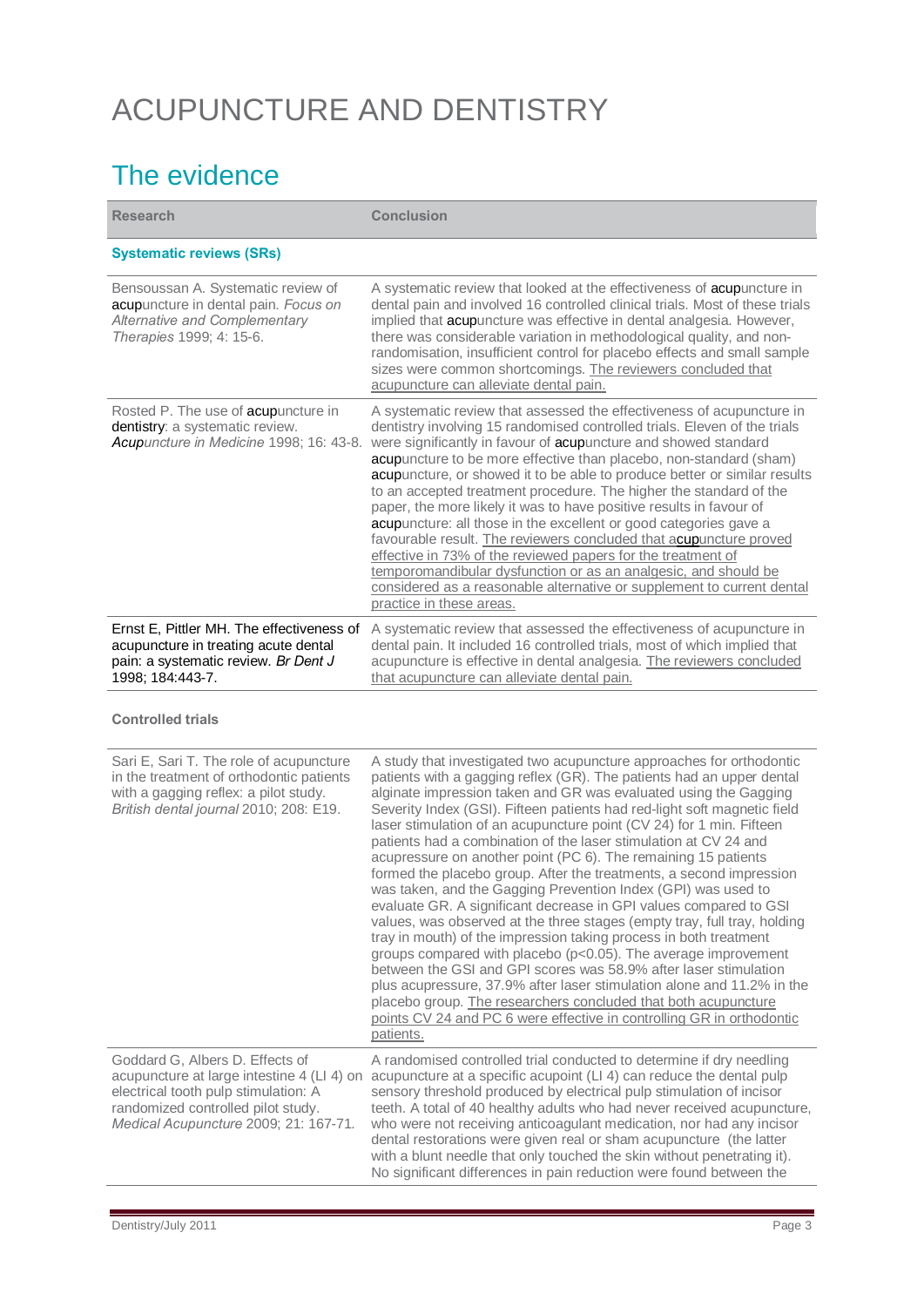|                                                                                                                                                                        | volunteers who received real acupuncture and those who received the<br>placebo intervention. The researchers concluded that acupuncture<br>performed at LI 4 did not reduce dental pulp sensory threshold.                                                                                                                                                                                                                                                                                                                                                                                                                                                                                                                                                                                                                                                                                                                                                                                                                                                                                                                                                                                                                                                                                                                        |
|------------------------------------------------------------------------------------------------------------------------------------------------------------------------|-----------------------------------------------------------------------------------------------------------------------------------------------------------------------------------------------------------------------------------------------------------------------------------------------------------------------------------------------------------------------------------------------------------------------------------------------------------------------------------------------------------------------------------------------------------------------------------------------------------------------------------------------------------------------------------------------------------------------------------------------------------------------------------------------------------------------------------------------------------------------------------------------------------------------------------------------------------------------------------------------------------------------------------------------------------------------------------------------------------------------------------------------------------------------------------------------------------------------------------------------------------------------------------------------------------------------------------|
| Karst M et al. Auricular acupuncture for<br>dental anxiety: a randomized controlled<br>trial. Anesth Analg 2007; 104: 295-300.                                         | A randomised controlled trial that compared the efficacy of auricular<br>acupuncture with intranasal midazolam, placebo acupuncture, and no<br>treatment for reducing dental anxiety in 67 patients having dental<br>extractions. Anxiety was assessed before the interventions, at 30 min,<br>and after the dental extraction. Physiological variables were assessed<br>continuously. With the no treatment group as control, the auricular<br>acupuncture and midazolam groups were significantly less anxious at<br>30 min as compared with patients in the placebo acupuncture group<br>(p=0.012 and <0.001, respectively). In addition, patient compliance<br>assessed by the dentist was significantly improved with auricular<br>acupuncture and intranasal midazolam (p=0.032 and 0.049,<br>respectively). The researchers concluded that auricular acupuncture<br>and intranasal midazolam were similarly effective for the treatment of<br>dental anxiety.                                                                                                                                                                                                                                                                                                                                                              |
| Lao L et al. Evaluation of acupuncture<br>for pain control after oral surgery: a<br>placebo-controlled trial. Arch<br>Otolaryngol Head Neck Surg 1999; 125:<br>567-72. | A randomised controlled trial that evaluated the efficacy of Chinese<br>acupuncture in treating postoperative oral surgery pain. Thirty-nine<br>healthy subjects, aged 18 to 40 years, were assigned to treatment with<br>acupuncture or a placebo group. The main outcome measures were<br>patients' self-reports of time until moderate pain, time until medication<br>use, total pain relief, pain half gone, and total pain medication<br>consumption. Mean pain-free postoperative time was significantly<br>longer in the acupuncture group (172.9 minutes) than in the placebo<br>group (93.8 minutes) (p=0.01), as was time until moderate pain<br>(p=0.008). Mean number of minutes before requesting pain rescue<br>medication was significantly longer in the treatment group (242.1<br>minutes) than in the placebo group (166.2 minutes) ( $p=0.01$ ), as was<br>time until medication use ( $p=0.01$ ). Average pain medication<br>consumption was significantly less in the treatment group (1.1 tablets)<br>than in the placebo group (1.65 tablets) ( $p=0.05$ ). There were no<br>significant between-groups differences on total-pain-relief scores or<br>pain-half-gone scores (p>0.05). The researchers concluded that<br>acupuncture is superior to the placebo in preventing postoperative<br>dental pain. |

#### **Case series**

| Rosted P et al. Acupuncture in the<br>management of anxiety related to dental<br>treatment: a case series. Acupunct Med<br>2010; 28: 3-5.   | A case series that examined the effect of acupuncture given prior to<br>dental treatment on anxiety. Eight dentists submitted 20 case reports<br>regarding the treatment of dental anxiety. Only patients with moderate<br>to severe anxiety (BAI score $>$ or =16) were included. The Beck<br>Anxiety Inventory (BAI) score was assessed before and after the<br>acupuncture treatment. All patients received acupuncture treatment for<br>5 min prior to the planned dental treatment. There was a significant<br>reduction in median value of BAI scores after treatment with<br>acupuncture (26.5 reduced to 11.5; $p<0.01$ ), and it was possible to<br>carry out the planned dental treatment in all 20 cases after<br>acupuncture treatment. Previously this had only been possible in six<br>cases. The researchers concluded that acupuncture prior to dental<br>treatment has a beneficial effect on the level of anxiety in patients with<br>dental anxiety and may offer a simple and inexpensive method of<br>treatment. |
|---------------------------------------------------------------------------------------------------------------------------------------------|---------------------------------------------------------------------------------------------------------------------------------------------------------------------------------------------------------------------------------------------------------------------------------------------------------------------------------------------------------------------------------------------------------------------------------------------------------------------------------------------------------------------------------------------------------------------------------------------------------------------------------------------------------------------------------------------------------------------------------------------------------------------------------------------------------------------------------------------------------------------------------------------------------------------------------------------------------------------------------------------------------------------------------------|
| Tavares MG et al. Electro-acupuncture<br>efficacy on pain control after mandibular<br>third molar surgery. Braz Dent J 2007;<br>18: 158-62. | A case series that evaluated the efficacy of electro-acupuncture (EA)<br>on postoperative pain control after mandibular third molar surgery.<br>Twenty four young patients with symmetrically impacted mandibular<br>third molars were selected. Each patient was submitted to two<br>separate surgical procedures under local anaesthesia. At one side,<br>extraction was carried out employing both prior (24h) and immediately<br>postoperative application of EA, while on the contralateral side surgery<br>was carried out without any EA treatment. Postoperative pain<br>intensity(rated on a 100 mm visual analogue scale [VAS] between 2<br>and 72 h) was significantly lower for the EA group (p<0.05) and<br>analgesic intake decreased ( $p<0.05$ ) for all evaluated periods ( $p<0.05$ ).                                                                                                                                                                                                                              |

Е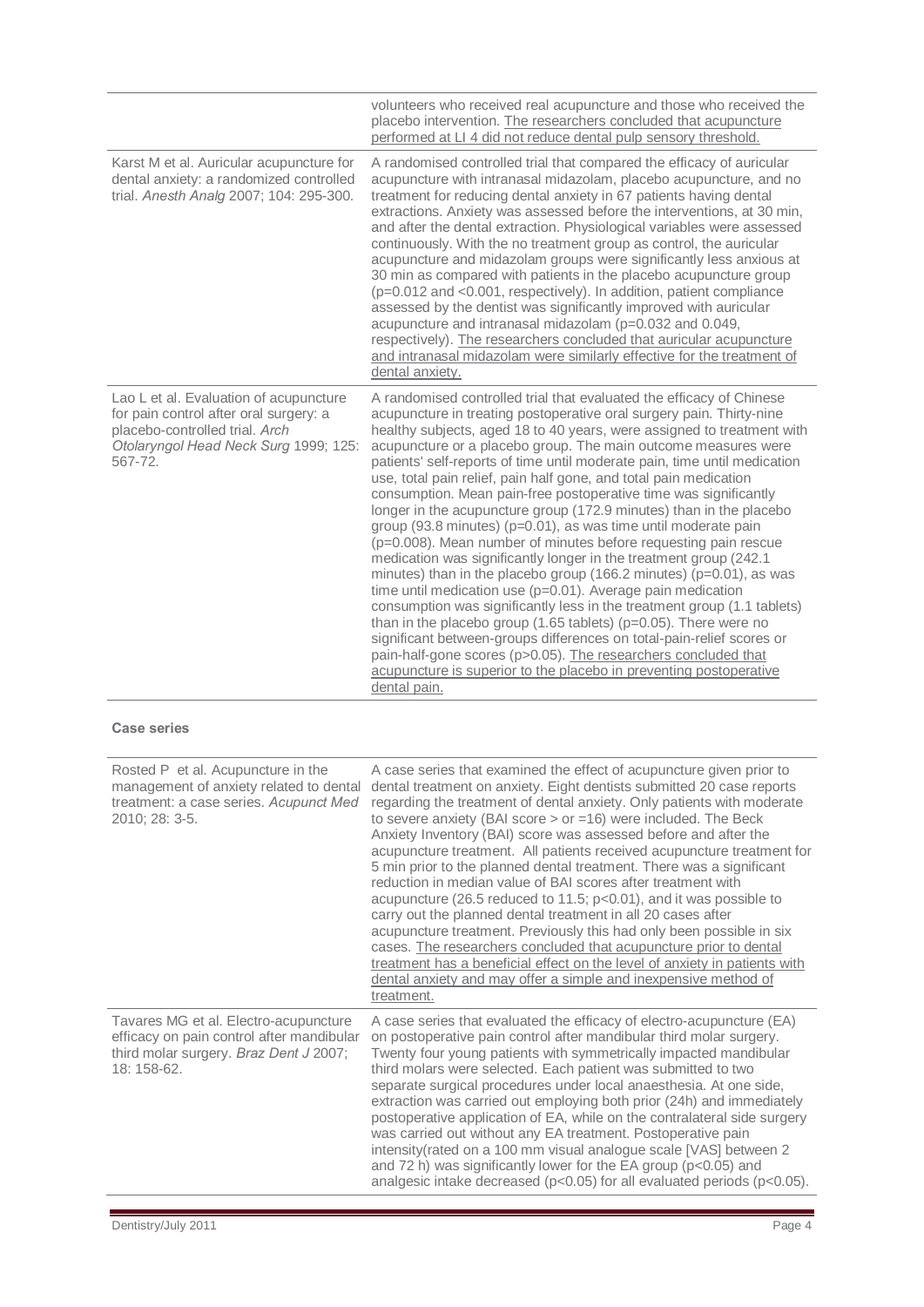|                                                                                                                                                                                                                       | The researchers concluded that electroacupuncture controlled<br>postoperative pain following mandibular third molar surgical removal.                                                                                                                                                                                                                                                                                                                                                                                                                                                                                                                                                                                                                                                                                                                                                                                                                                                                                                                                                                                                                                                                                              |
|-----------------------------------------------------------------------------------------------------------------------------------------------------------------------------------------------------------------------|------------------------------------------------------------------------------------------------------------------------------------------------------------------------------------------------------------------------------------------------------------------------------------------------------------------------------------------------------------------------------------------------------------------------------------------------------------------------------------------------------------------------------------------------------------------------------------------------------------------------------------------------------------------------------------------------------------------------------------------------------------------------------------------------------------------------------------------------------------------------------------------------------------------------------------------------------------------------------------------------------------------------------------------------------------------------------------------------------------------------------------------------------------------------------------------------------------------------------------|
| Rosted P et al. The use of acupuncture<br>in controlling the gag reflex in patients<br>requiring an upper alginate impression:<br>An audit. British Dental Journal 2006;<br>201: 721-25.                              | An audit of a case series that evaluated the use of acupuncture point<br>CV24 in controlling a profound gagging reflex (GR) during dental<br>treatment requiring an upper alginate impression. All patients fulfilling<br>the inclusion criteria for GR had an upper dental alginate impression<br>taken (or an attempt made at it) before acupuncture, and a second<br>upper alginate impression taken immediately after acupuncture of point<br>CV24. The GR assessment was undertaken using the Gagging<br>Severity Index (GSI); and after the acupuncture and impression taking<br>using the Gagging Prevention Index (GPI). Twenty-one dentists<br>submitted 64 case reports, of which 37 fulfilled the inclusion criteria.<br>Prior to acupuncture, all 37 patients were unable to accept the<br>impression taking. After acupuncture of point CV24, an improvement of<br>around 53% for the three stages of impression taking was noticed.<br>Thirty patients (81%) were able to accept the impression taking,<br>whereas seven (19%) remained unable to tolerate the procedure. The<br>researchers concluded that there was a significant decrease in GR<br>scores at all three stages of the impression taking procedure. |
| Research on mechanisms for<br>acupuncture                                                                                                                                                                             |                                                                                                                                                                                                                                                                                                                                                                                                                                                                                                                                                                                                                                                                                                                                                                                                                                                                                                                                                                                                                                                                                                                                                                                                                                    |
| Goldman N et al. Adenosine A1<br>receptors mediate local anti-nociceptive<br>effects of acupuncture. Nat Neurosci<br>2010 May 30. [Epub ahead of print]                                                               | A study that the neuromodulator adenosine, which has anti-nociceptive<br>properties, was released during acupuncture in mice, and that its anti-<br>nociceptive actions required adenosine A1 receptor expression. Direct<br>injection of an adenosine A1 receptor agonist replicated the analgesic<br>effect of acupuncture. Inhibition of enzymes involved in adenosine<br>degradation potentiated the acupuncture-elicited increase in<br>adenosine, as well as its anti-nociceptive effect. The researchers<br>concluded that their observations indicate that adenosine mediates the<br>effects of acupuncture and that interfering with adenosine metabolism<br>may prolong the clinical benefit of acupuncture.                                                                                                                                                                                                                                                                                                                                                                                                                                                                                                             |
| Hui K.K.-S. The salient characteristics of<br>the central effects of acupuncture<br>needling: limbic-paralimbic-neocortical<br>network modulation. Human Brain<br>Mapping 2009; 30: 1196-206.                         | A study that assessed the results of fMRI on 10 healthy adults during<br>manual acupuncture at 3 acupuncture points and a sham point on the<br>dorsum of the foot. Although certain differences wre seen between real<br>and sham points, the hemodynamic and psychophysical responses<br>were generally similar for all 4 points. Acupuncture produced extensive<br>deactivation of the limbic-paralimbic-neocortical system. Clusters of<br>deactivated regions were seen in the medial prefrontal cortex, the<br>temporal lobe and the posterior medial cortex. The sensorimotor<br>cortices, thalamus and occasional paralimbic structures such as the<br>insula and anterior middle cingulate cortex showed activation. The<br>researchers concluded that their results provided additional evidence<br>that acupuncture modulates the limbic-paralimbic-neocortical network.<br>They hypothesised that acupuncture may mediate its analgesic, anti-<br>anxiety, and other therapeutic effects via this intrinsic neural circuit that<br>plays a central role in the affective and cognitive dimensions of pain.                                                                                                              |
| Cheng CH et al. Endogenous Opiates in<br>the Nucleus Tractus Solitarius Mediate<br>Electroacupuncture-induced Sleep<br>Activities in Rats. Evid Based<br>Complement Alternat Med 2009 Sep 3.<br>[Epub ahead of print] | An animal study that investigated the involvement of the nucleus<br>tractus soliatarius opioidergic system in electroacupuncture-induced<br>alterations in sleep, the findings of which suggested that mechanisms<br>of sleep enhancement may be mediated, in part, by cholinergic<br>activation, stimulation of the opiodergic neurons to increase the<br>concentrations of beta-endorphin and the involvement of the µ-opioid<br>receptors.                                                                                                                                                                                                                                                                                                                                                                                                                                                                                                                                                                                                                                                                                                                                                                                      |
| Lee B et al. Effects of acupuncture on<br>chronic corticosterone-induced<br>depression-like behavior and expression<br>of neuropeptide Y in the rats.<br>Neuroscience Letters 2009; 453: 151-6.                       | In animal studies, acupuncture has been found to significantly reduce<br>anxiety-like behaviour, and increase brain levels of neuropeptide Y, the<br>brain levels of which appear to correlate with reported anxiety.                                                                                                                                                                                                                                                                                                                                                                                                                                                                                                                                                                                                                                                                                                                                                                                                                                                                                                                                                                                                              |
| Komori M et al. Microcirculatory<br>responses to acupuncture stimulation<br>and phototherapy. Anesth Analg 2009;<br>108: 635-40.                                                                                      | Experimental study on rabbits in which acupuncture stimulation was<br>directly observed to increase diameter and blood flow velocity of<br>peripheral arterioles, enhancing local microcirculation.                                                                                                                                                                                                                                                                                                                                                                                                                                                                                                                                                                                                                                                                                                                                                                                                                                                                                                                                                                                                                                |
| Zhao ZQ. Neural mechanism                                                                                                                                                                                             | Review article that discusses the various peripheral and central                                                                                                                                                                                                                                                                                                                                                                                                                                                                                                                                                                                                                                                                                                                                                                                                                                                                                                                                                                                                                                                                                                                                                                   |